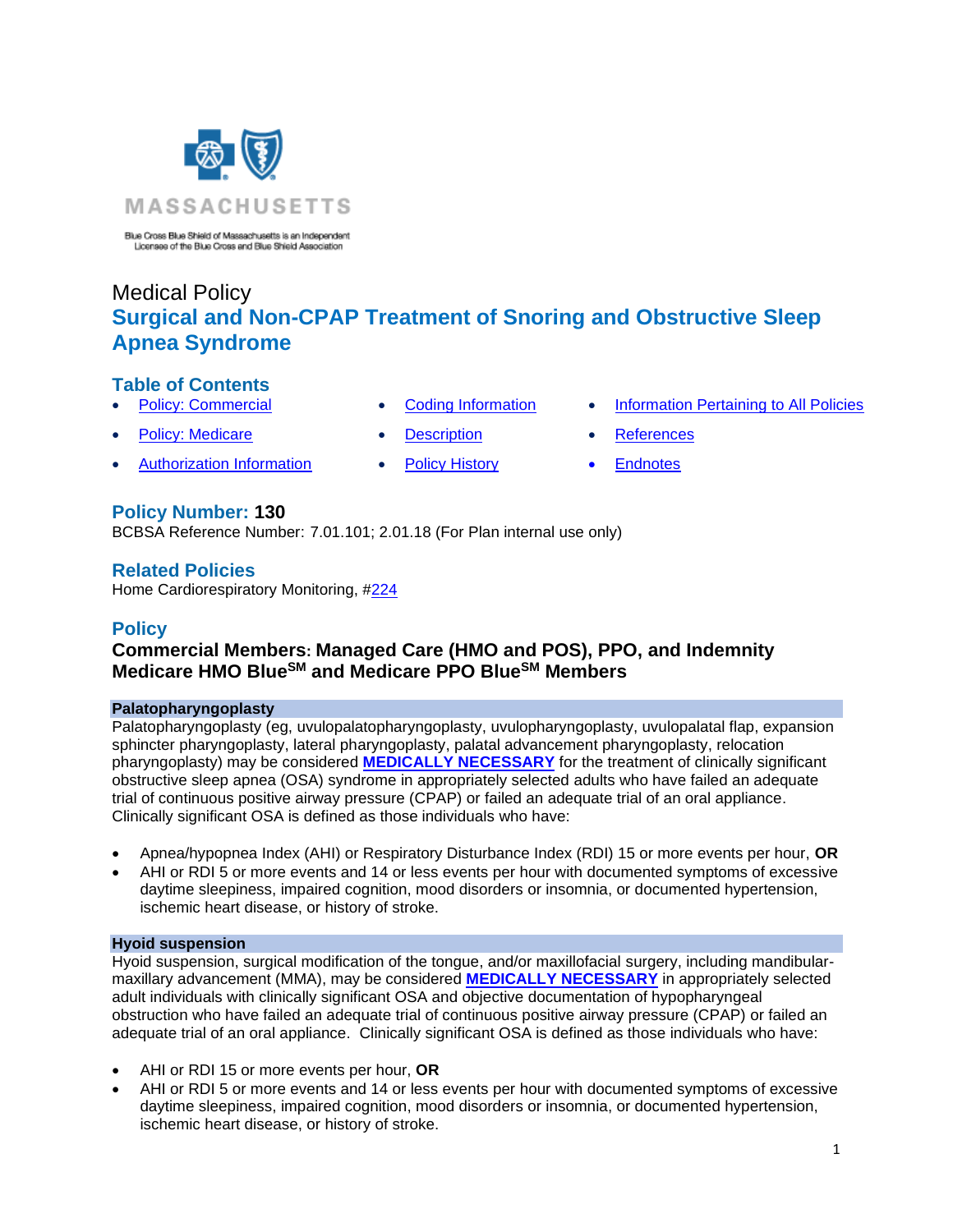#### **Adenotonsillectomy**

Adenotonsillectomy may be considered **[MEDICALLY NECESSARY](https://www.bluecrossma.org/medical-policies/sites/g/files/csphws2091/files/acquiadam-assets/Definition%20of%20Med%20Nec%20Inv%20Not%20Med%20Nec%20prn.pdf#page=1)** in children (2 -18 years of age) with obstructive sleep apnea and hypertrophic tonsils as determined through individual history and clinical exam. A polysomnography is recommended in individuals with sleep-disordered breathing in certain conditions**<sup>1</sup>** , see below:

The American Academy of Otolaryngology - Head and Neck Surgery [Clinical Practice](http://journals.sagepub.com/doi/pdf/10.1177/0194599811409837) Guideline: [Polysomnography for Sleep-Disordered Breathing Prior to Tonsillectomy in Children](http://journals.sagepub.com/doi/pdf/10.1177/0194599811409837) recommends a polysomnography in the following clinical circumstances.

- The clinician should refer children with sleep-disordered breathing for polysomnography if they exhibit certain complex medical conditions such as obesity, Down syndrome, craniofacial abnormalities, neuromuscular disorders, sickle cell disease, or mucopolysaccharidoses.
- The clinician should advocate for polysomnography prior to tonsillectomy for sleep-disordered breathing in children without any of the comorbidities listed in statement 1 for whom the need for surgery is uncertain or when there is discordance between tonsillar size on physical examination and the reported severity of sleep-disordered breathing.

### **Hypoglossal nerve stimulation**

Hypoglossal nerve stimulation may be considered **[MEDICALLY NECESSARY](https://www.bluecrossma.org/medical-policies/sites/g/files/csphws2091/files/acquiadam-assets/Definition%20of%20Med%20Nec%20Inv%20Not%20Med%20Nec%20prn.pdf#page=1)** in adults with OSA under the following conditions:

- Age  $\geq$  22 years; AND
- AHI  $\geq$  15 with less than 25% central apneas; AND
- CPAP failure (residual AHI ≥ 15 or failure to use CPAP ≥ 4 hr per night for ≥ 5 nights per week) or inability to tolerate CPAP; AND
- Body mass index ≤ 32 kg/m<sup>2</sup>; AND
- Non-concentric retropalatal obstruction on drug-induced sleep endoscopy.

Hypoglossal nerve stimulation may be considered **[MEDICALLY NECESSARY](https://www.bluecrossma.org/medical-policies/sites/g/files/csphws2091/files/acquiadam-assets/Definition%20of%20Med%20Nec%20Inv%20Not%20Med%20Nec%20prn.pdf#page=1)** in adolescents or young adults with Down syndrome and OSA under the following conditions:

- Age 10 to 21 years; AND
- AHI >10 and <50 with less than 25% central apneas after prior adenotonsillectomy; AND
- Have either tracheotomy or be ineffectively treated with CPAP due to noncompliance, discomfort, undesirable side effects, persistent symptoms despite compliance use, or refusal to use the device; AND
- Body mass index  $\leq$  95th percentile for age; AND
- Non-concentric retropalatal obstruction on drug-induced sleep endoscopy.

Implantable hypoglossal nerve stimulators are considered **[INVESTIGATIONAL](https://www.bluecrossma.org/medical-policies/sites/g/files/csphws2091/files/acquiadam-assets/Definition%20of%20Med%20Nec%20Inv%20Not%20Med%20Nec%20prn.pdf#page=1)** for all indications other than listed above.

#### **Surgical treatment of OSA**

Surgical treatment of OSA that does not meet the criteria above would be considered **NOT [MEDICALLY](https://www.bluecrossma.org/medical-policies/sites/g/files/csphws2091/files/acquiadam-assets/Definition%20of%20Med%20Nec%20Inv%20Not%20Med%20Nec%20prn.pdf#page=1)  [NECESSARY](https://www.bluecrossma.org/medical-policies/sites/g/files/csphws2091/files/acquiadam-assets/Definition%20of%20Med%20Nec%20Inv%20Not%20Med%20Nec%20prn.pdf#page=1)**.

The following minimally-invasive surgical procedures are considered **[INVESTIGATIONAL](https://www.bluecrossma.org/medical-policies/sites/g/files/csphws2091/files/acquiadam-assets/Definition%20of%20Med%20Nec%20Inv%20Not%20Med%20Nec%20prn.pdf#page=1)** for the sole or adjunctive treatment of OSA or upper airway resistance syndrome:

- Laser-assisted palatoplasty or radiofrequency volumetric tissue reduction of the palatal tissues
- Radiofrequency volumetric tissue reduction of the tongue, with or without radiofrequency reduction of the palatal tissues
- Palatal stiffening procedures including, but not limited to, cautery-assisted palatal stiffening operation, injection of a sclerosing agent, and the implantation of palatal implants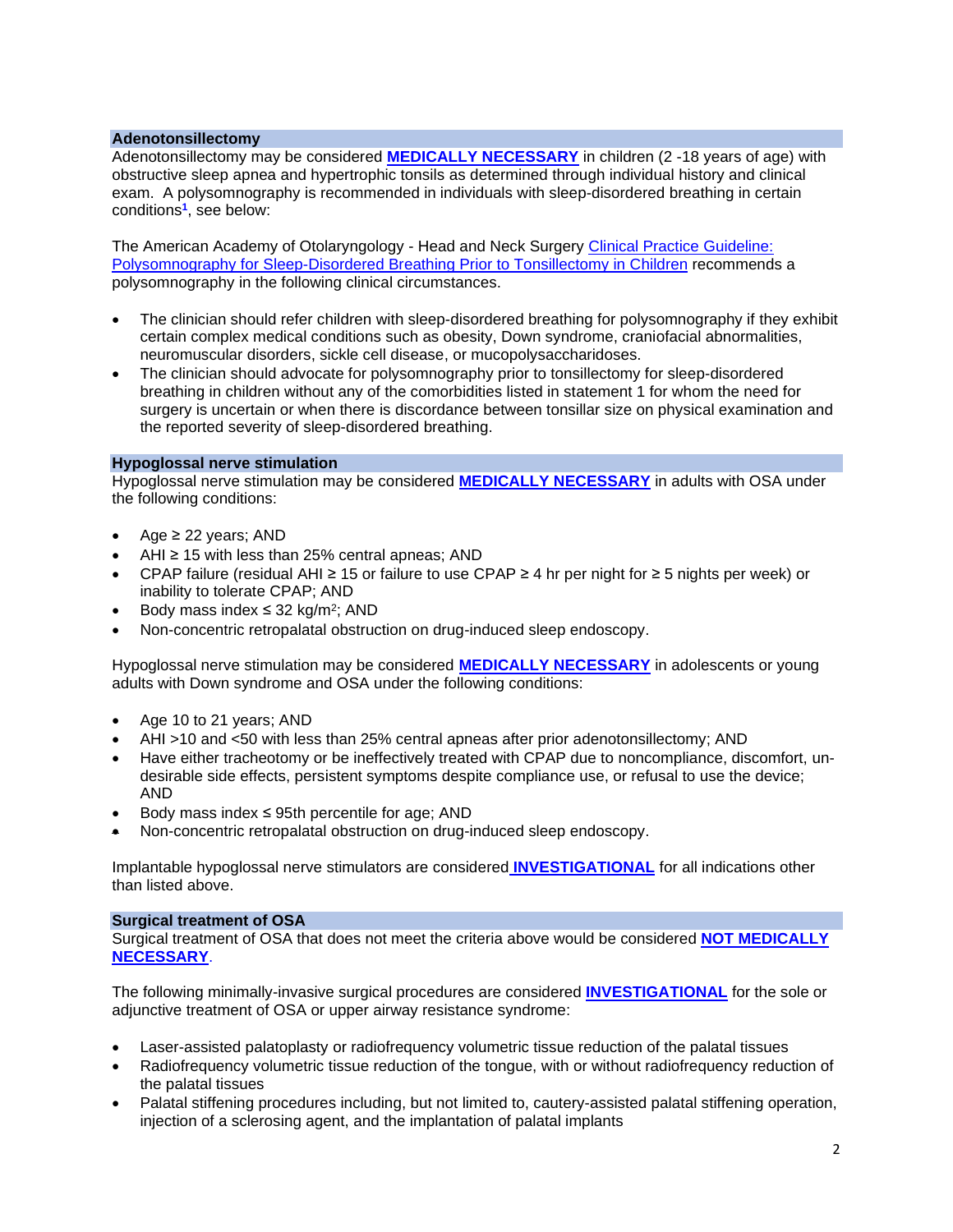- Tongue base suspension
- All other minimally-invasive surgical procedures not described above.

All interventions, including laser-assisted palatoplasty, radiofrequency volumetric tissue reduction of the palate, or palatal stiffening procedures, are **NOT [MEDICALLY NECESSARY](https://www.bluecrossma.org/medical-policies/sites/g/files/csphws2091/files/acquiadam-assets/Definition%20of%20Med%20Nec%20Inv%20Not%20Med%20Nec%20prn.pdf#page=1)** for the treatment of snoring in the absence of documented OSA; snoring alone is not considered a medical condition.

#### **Non-CPAP Medical Treatment of OSA<sup>2</sup>**

The use of an abbreviated daytime sleep session for acclimation to CPAP (PAP-NAP) is considered **[INVESTIGATIONAL](https://www.bluecrossma.org/medical-policies/sites/g/files/csphws2091/files/acquiadam-assets/Definition%20of%20Med%20Nec%20Inv%20Not%20Med%20Nec%20prn.pdf#page=1)**.

The use of a sleep positioning trainer with vibration is considered **[INVESTIGATIONAL](https://www.bluecrossma.org/medical-policies/sites/g/files/csphws2091/files/acquiadam-assets/Definition%20of%20Med%20Nec%20Inv%20Not%20Med%20Nec%20prn.pdf#page=1)** for the treatment of positional OSA.

The use of daytime electrical stimulation of the tongue is considered **[INVESTIGATIONAL](https://www.bluecrossma.org/medical-policies/sites/g/files/csphws2091/files/acquiadam-assets/Definition%20of%20Med%20Nec%20Inv%20Not%20Med%20Nec%20prn.pdf#page=1)** for the treatment of OSA.

Nasal expiratory positive airway pressure (EPAP) and oral pressure therapy devices are considered **[INVESTIGATIONAL](https://www.bluecrossma.org/medical-policies/sites/g/files/csphws2091/files/acquiadam-assets/Definition%20of%20Med%20Nec%20Inv%20Not%20Med%20Nec%20prn.pdf#page=1)**.

For medically necessary indications on APAP, CPAP, BPAP, see [AIM Clinical Appropriateness](https://aimspecialtyhealth.com/resources/clinical-guidelines/sleep/)  Guidelines for [Sleep Disorder Management.](https://aimspecialtyhealth.com/resources/clinical-guidelines/sleep/)

# <span id="page-2-0"></span>**Prior Authorization Information**

#### **Inpatient**

• For services described in this policy, precertification/preauthorization **IS REQUIRED** for all products if the procedure is performed **inpatient**.

#### **Outpatient**

• For services described in this policy, see below for products where prior authorization **might be required** if the procedure is performed **outpatient**.

|                                                 | <b>Outpatient</b>                                                                                                                                           |
|-------------------------------------------------|-------------------------------------------------------------------------------------------------------------------------------------------------------------|
| <b>Commercial Managed Care</b><br>(HMO and POS) | Prior authorization is required for sleep apnea surgery (CPT codes<br>42145, 21193-21199, 21206 and 21685).                                                 |
|                                                 | Prior authorization is not required for adenoidectomy and<br>tonsillectomy procedures (CPT codes 42820-42821, 42825-42826,<br>42830-42831 and 42835-42836). |
|                                                 | Prior authorization is not required for hypoglossal nerve stimulation<br>(CPT codes 64568, 64582; 64583; 64584).                                            |
| <b>Commercial PPO</b>                           | Prior authorization is required for sleep apnea surgery,<br>adenoidectomy or tonsillectomy. (CPT codes 42145, 21193-21199,<br>21206 and 21685).             |
|                                                 | Prior authorization is not required for adenoidectomy and<br>tonsillectomy procedures (CPT codes 42820-42821, 42825-42826,<br>42830-42831 and 42835-42836). |
|                                                 | Prior authorization is not required for hypoglossal nerve stimulation<br>(CPT codes 64568,64582; 64583; 64584).                                             |
| Medicare HMO Blue <sup>SM</sup>                 | Prior authorization is required for sleep apnea surgery (CPT codes<br>42145, 21193-21199, 21206 and 21685).                                                 |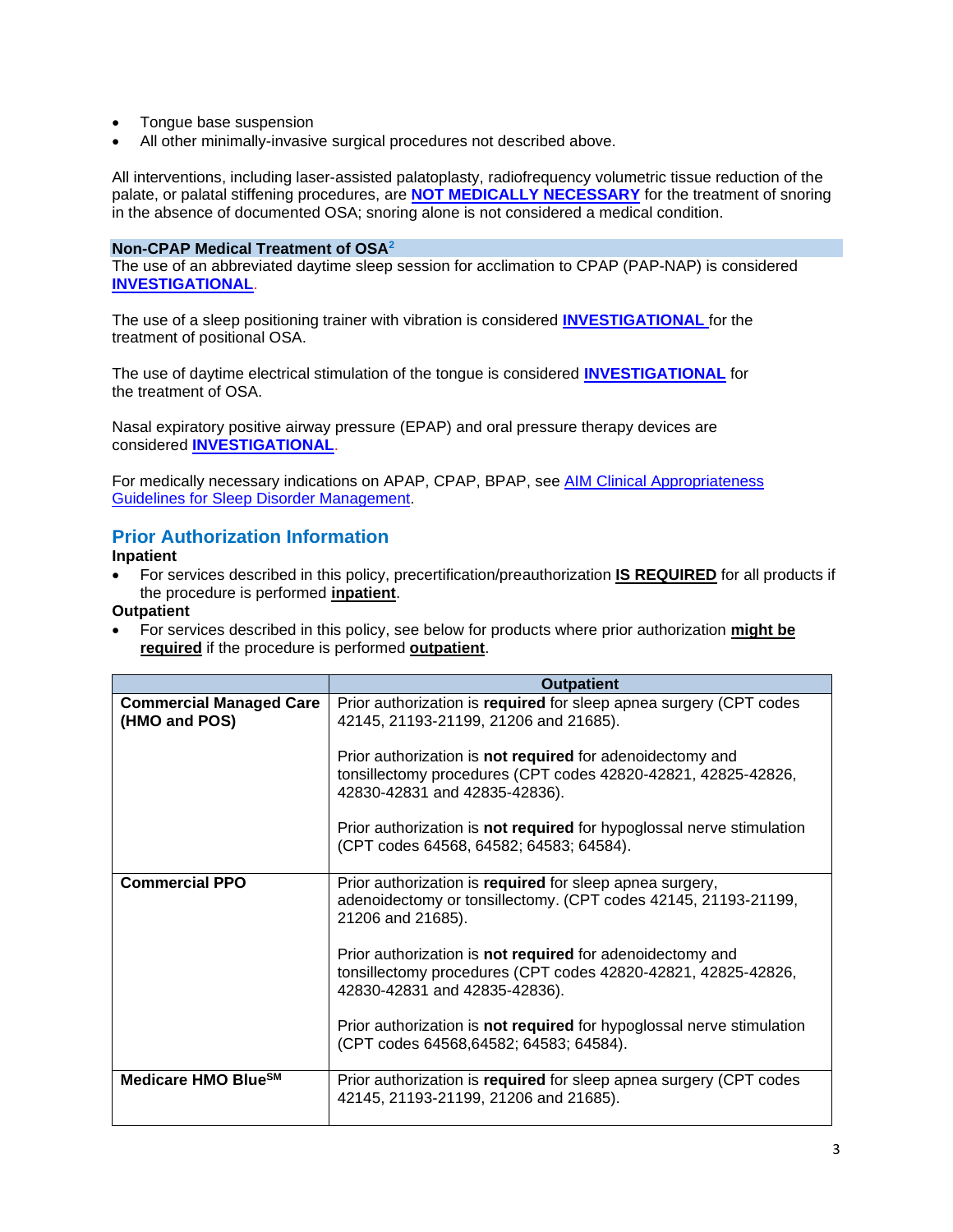|                                 | Prior authorization is not required for adenoidectomy and<br>tonsillectomy procedures (CPT codes 42820-42821, 42825-42826,<br>42830-42831 and 42835-42836).                      |
|---------------------------------|----------------------------------------------------------------------------------------------------------------------------------------------------------------------------------|
| Medicare PPO Blue <sup>SM</sup> | Prior authorization is required for sleep apnea surgery (CPT codes<br>42145, 21193-21199, 21206 and 21685).                                                                      |
|                                 | Prior authorization is not required for sleep apnea surgery,<br>adenoidectomy or tonsillectomy procedures (CPT codes 42820-<br>42821, 42825-42826, 42830-42831 and 42835-42836). |

# <span id="page-3-0"></span>**CPT Codes / HCPCS Codes / ICD Codes**

*Inclusion or exclusion of a code does not constitute or imply member coverage or provider reimbursement. Please refer to the member's contract benefits in effect at the time of service to determine coverage or non-coverage as it applies to an individual member*

*Providers should report all services using the most up-to-date industry-standard procedure, revenue, and diagnosis codes, including modifiers where applicable.*

The following codes are included below for informational purposes only; this is not an all-inclusive list.

**The above medical necessity criteria MUST be met for the following codes to be covered for Commercial Members: Managed Care (HMO and POS), PPO, Indemnity, Medicare HMO Blue and Medicare PPO Blue:**

## **CPT Codes**

| <b>CPT codes:</b> | <b>Code Description</b>                                                                     |
|-------------------|---------------------------------------------------------------------------------------------|
|                   | Reconstruction of mandibular rami, horizontal, vertical, C, or L osteotomy; without bone    |
| 21193             | graft                                                                                       |
|                   | Reconstruction of mandibular rami, horizontal, vertical, C, or L osteotomy; with bone       |
| 21194             | graft (includes obtaining graft)                                                            |
|                   | Reconstruction of mandibular rami and/or body, sagittal split; without internal rigid       |
| 21195             | fixation                                                                                    |
| 21196             | Reconstruction of mandibular rami and/or body, sagittal split; with internal rigid fixation |
| 21198             | Osteotomy, mandible, segmental                                                              |
| 21199             | Osteotomy, mandible, segmental; with genioglossus advancement                               |
| 21206             | Osteotomy, maxilla, segmental (e.g., Wassmund or Schuchard)                                 |
| 21685             | Hyoid myotomy and suspension                                                                |
| 42145             | Palatopharyngoplasty (eg, uvulopalatopharyngoplasty, uvulopharyngoplasty)                   |
| 42820             | Tonsillectomy and adenoidectomy; younger than age 12                                        |
| 42821             | Tonsillectomy and adenoidectomy; age 12 or over                                             |
| 42825             | Tonsillectomy, primary or secondary; younger than age 12                                    |
| 42826             | Tonsillectomy, primary or secondary; age 12 or over                                         |
| 42830             | Adenoidectomy, primary; younger than age 12                                                 |
| 42831             | Adenoidectomy, primary; age 12 or over                                                      |
| 42835             | Adenoidectomy, secondary; younger than age 12                                               |
| 42836             | Adenoidectomy, secondary; age 12 or over                                                    |

## **ICD-10 Diagnosis Codes**

| <b>ICD-10-CM</b><br><b>Diagnosis</b> |                                             |
|--------------------------------------|---------------------------------------------|
| codes:                               | <b>Code Description</b>                     |
| G47.30                               | Sleep apnea, unspecified                    |
| G47.33                               | Obstructive sleep apnea (adult) (pediatric) |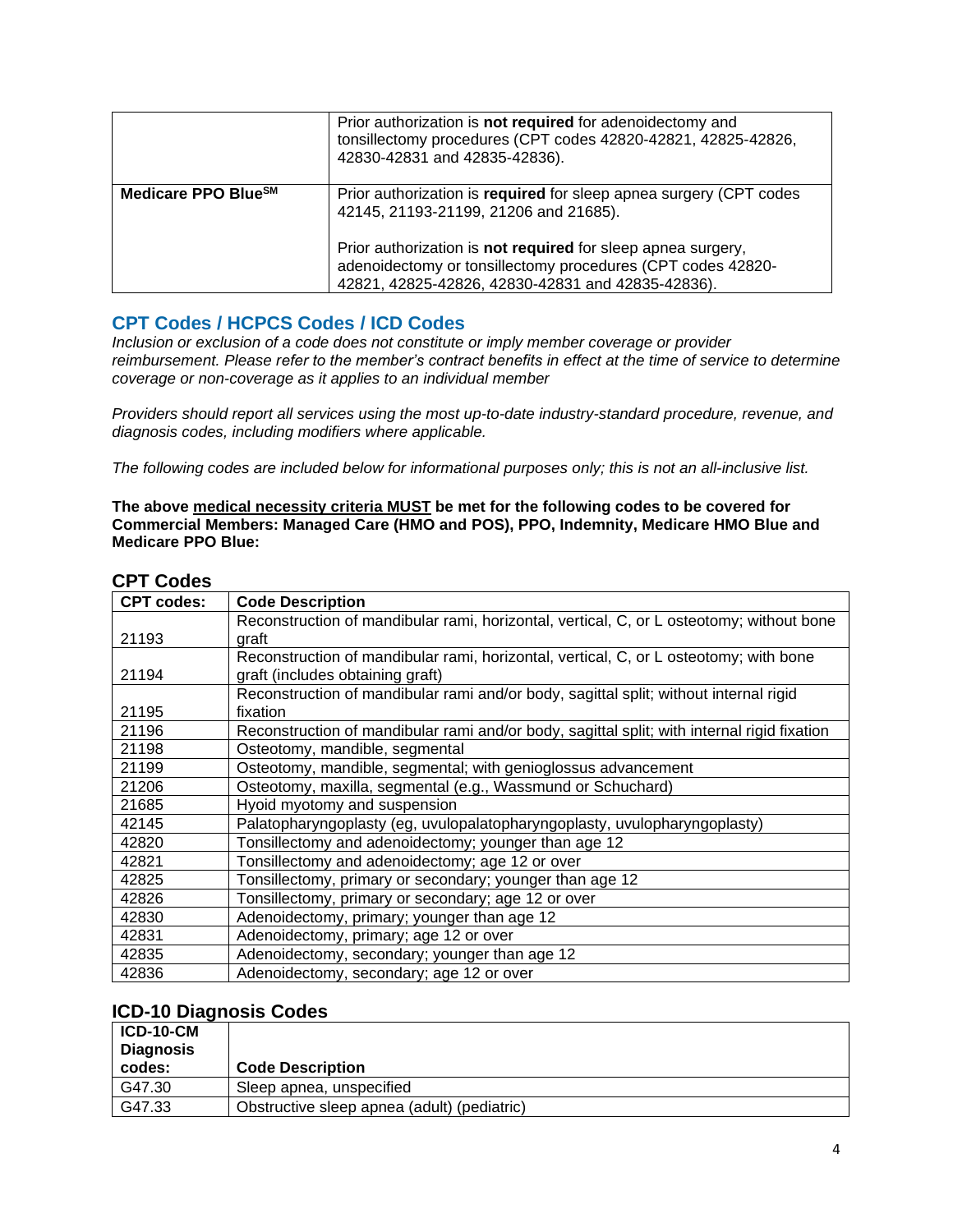# **ICD-10 Procedure Codes**

| ICD-10-PCS     |                                                                                                              |
|----------------|--------------------------------------------------------------------------------------------------------------|
| procedure      |                                                                                                              |
| codes:         | <b>Code Description</b>                                                                                      |
| 0CQ70ZZ        | Repair Tongue, Open Approach                                                                                 |
| 09QN0ZZ        | Repair Nasopharynx, Open Approach                                                                            |
| 09QN3ZZ        | Repair Nasopharynx, Percutaneous Approach                                                                    |
| 09QN4ZZ        | Repair Nasopharynx, Percutaneous Endoscopic Approach                                                         |
| 09QN7ZZ        | Repair Nasopharynx, Via Natural or Artificial Opening                                                        |
| 09QN8ZZ        | Repair Nasopharynx, Via Natural or Artificial Opening Endoscopic                                             |
| 09RN0JZ        | Replacement of Nasopharynx with Synthetic Substitute, Open Approach                                          |
| 09RN7JZ        | Replacement of Nasopharynx with Synthetic Substitute, Via Natural or Artificial<br>Opening                   |
| 09RN8JZ        | Replacement of Nasopharynx with Synthetic Substitute, Via Natural or Artificial<br><b>Opening Endoscopic</b> |
| 09UN0JZ        | Supplement Nasopharynx with Synthetic Substitute, Open Approach                                              |
| 09UN7JZ        | Supplement Nasopharynx with Synthetic Substitute, Via Natural or Artificial Opening                          |
| 09UN8JZ        | Supplement Nasopharynx with Synthetic Substitute, Via Natural or Artificial Opening<br>Endoscopic            |
| 0CQ20ZZ        | Repair Hard Palate, Open Approach                                                                            |
| 0CQ23ZZ        | Repair Hard Palate, Percutaneous Approach                                                                    |
| 0CQ30ZZ        | Repair Soft Palate, Open Approach                                                                            |
| 0CQ33ZZ        | Repair Soft Palate, Percutaneous Approach                                                                    |
| 0CQ73ZZ        | Repair Tongue, Percutaneous Approach                                                                         |
| 0CQ7XZZ        | Repair Tongue, External Approach                                                                             |
| 0CQM0ZZ        | Repair Pharynx, Open Approach                                                                                |
| 0CQM3ZZ        | Repair Pharynx, Percutaneous Approach                                                                        |
| 0CQM4ZZ        | Repair Pharynx, Percutaneous Endoscopic Approach                                                             |
| 0CQM7ZZ        | Repair Pharynx, Via Natural or Artificial Opening                                                            |
| 0CQM8ZZ        | Repair Pharynx, Via Natural or Artificial Opening Endoscopic                                                 |
| 0CQN3ZZ        | Repair Uvula, Percutaneous Approach                                                                          |
| 0CQNXZZ        | Repair Uvula, External Approach                                                                              |
| 0CS20ZZ        | Reposition Hard Palate, Open Approach                                                                        |
| 0CS30ZZ        | Reposition Soft Palate, Open Approach                                                                        |
| 0CTP0ZZ        | Resection of Tonsils, Open Approach                                                                          |
| 0CTQ0ZZ        | Resection of Adenoids, Open Approach                                                                         |
| 0CU207Z        | Supplement Hard Palate with Autologous Tissue Substitute, Open Approach                                      |
| 0CU20JZ        | Supplement Hard Palate with Synthetic Substitute, Open Approach                                              |
| 0CU20KZ        | Supplement Hard Palate with Nonautologous Tissue Substitute, Open Approach                                   |
| 0CU237Z        | Supplement Hard Palate with Autologous Tissue Substitute, Percutaneous Approach                              |
| 0CU23JZ        | Supplement Hard Palate with Synthetic Substitute, Percutaneous Approach                                      |
| 0CU23KZ        | Supplement Hard Palate with Nonautologous Tissue Substitute, Percutaneous<br>Approach                        |
| 0CU307Z        | Supplement Soft Palate with Autologous Tissue Substitute, Open Approach                                      |
| 0CU30JZ        | Supplement Soft Palate with Synthetic Substitute, Open Approach                                              |
| 0CU30KZ        | Supplement Soft Palate with Nonautologous Tissue Substitute, Open Approach                                   |
| 0CU337Z        | Supplement Soft Palate with Autologous Tissue Substitute, Percutaneous Approach                              |
| 0CU33JZ        | Supplement Soft Palate with Synthetic Substitute, Percutaneous Approach                                      |
| 0CU33KZ        | Supplement Soft Palate with Nonautologous Tissue Substitute, Percutaneous<br>Approach                        |
| 0CUM07Z        | Supplement Pharynx with Autologous Tissue Substitute, Open Approach                                          |
| <b>OCUMOJZ</b> | Supplement Pharynx with Synthetic Substitute, Open Approach                                                  |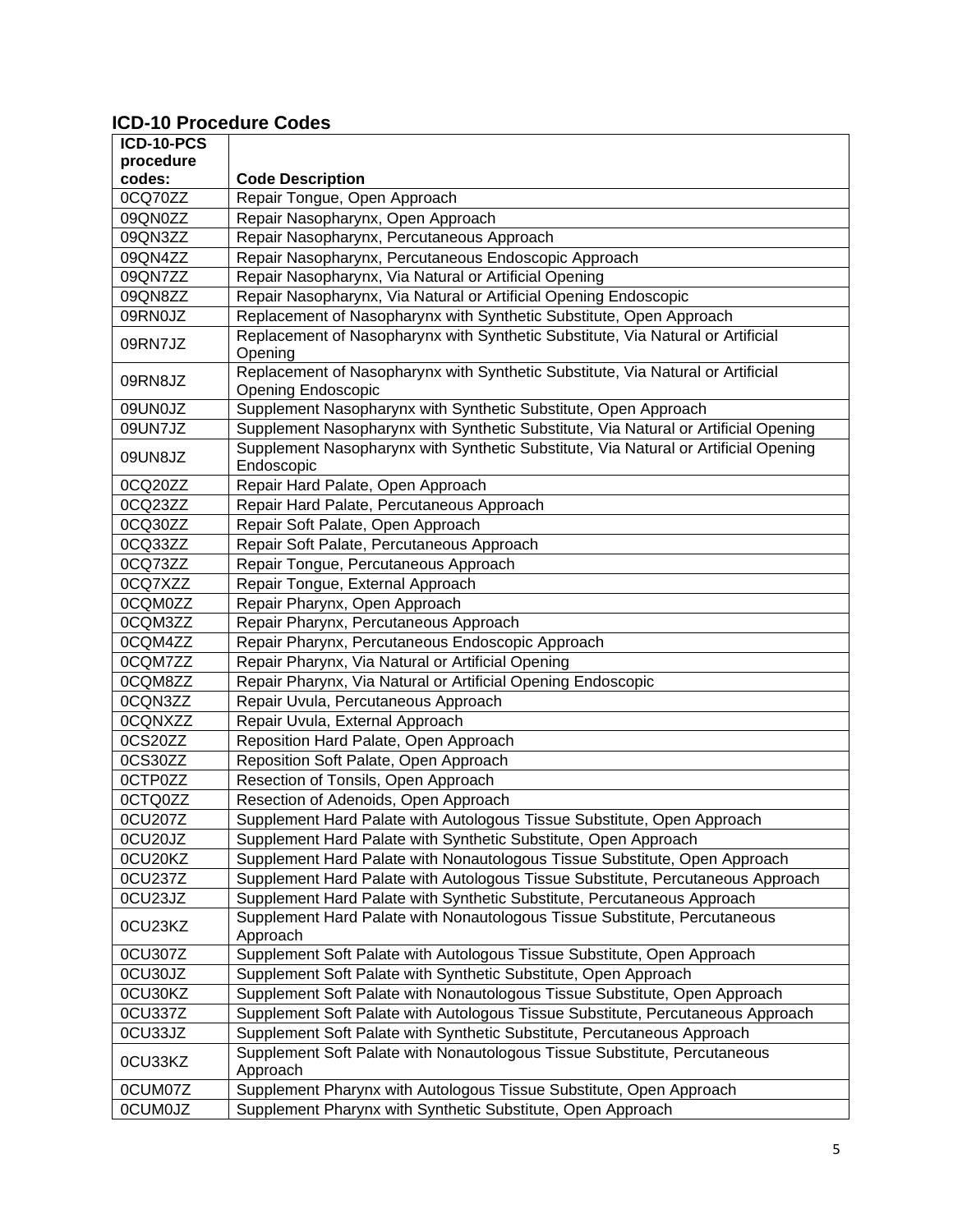| <b>OCUMOKZ</b> | Supplement Pharynx with Nonautologous Tissue Substitute, Open Approach                                          |
|----------------|-----------------------------------------------------------------------------------------------------------------|
|                |                                                                                                                 |
| 0CUM77Z        | Supplement Pharynx with Autologous Tissue Substitute, Via Natural or Artificial                                 |
|                | Opening                                                                                                         |
| 0CUM7JZ        | Supplement Pharynx with Synthetic Substitute, Via Natural or Artificial Opening                                 |
| 0CUM7KZ        | Supplement Pharynx with Nonautologous Tissue Substitute, Via Natural or Artificial<br>Opening                   |
| 0CUM87Z        | Supplement Pharynx with Autologous Tissue Substitute, Via Natural or Artificial<br><b>Opening Endoscopic</b>    |
| 0CUM8JZ        | Supplement Pharynx with Synthetic Substitute, Via Natural or Artificial Opening<br>Endoscopic                   |
| 0CUM8KZ        | Supplement Pharynx with Nonautologous Tissue Substitute, Via Natural or Artificial<br><b>Opening Endoscopic</b> |
| 0NQT0ZZ        | Repair Right Mandible, Open Approach                                                                            |
| 0NQT3ZZ        | Repair Right Mandible, Percutaneous Approach                                                                    |
| 0NQT4ZZ        | Repair Right Mandible, Percutaneous Endoscopic Approach                                                         |
| <b>ONQTXZZ</b> | Repair Right Mandible, External Approach                                                                        |
| 0NQV0ZZ        | Repair Left Mandible, Open Approach                                                                             |
| 0NQV3ZZ        | Repair Left Mandible, Percutaneous Approach                                                                     |
| 0NQV4ZZ        | Repair Left Mandible, Percutaneous Endoscopic Approach                                                          |
| <b>ONQVXZZ</b> | Repair Left Mandible, External Approach                                                                         |
| 0NUT07Z        | Supplement Right Mandible with Autologous Tissue Substitute, Open Approach                                      |
|                |                                                                                                                 |
| <b>ONUTOJZ</b> | Supplement Right Mandible with Synthetic Substitute, Open Approach                                              |
| <b>ONUTOKZ</b> | Supplement Right Mandible with Nonautologous Tissue Substitute, Open Approach                                   |
| 0NUT37Z        | Supplement Right Mandible with Autologous Tissue Substitute, Percutaneous<br>Approach                           |
| 0NUT3JZ        | Supplement Right Mandible with Synthetic Substitute, Percutaneous Approach                                      |
| 0NUT3KZ        | Supplement Right Mandible with Nonautologous Tissue Substitute, Percutaneous<br>Approach                        |
| 0NUT47Z        | Supplement Right Mandible with Autologous Tissue Substitute, Percutaneous<br>Endoscopic Approach                |
| 0NUT4JZ        | Supplement Right Mandible with Synthetic Substitute, Percutaneous Endoscopic<br>Approach                        |
| 0NUT4KZ        | Supplement Right Mandible with Nonautologous Tissue Substitute, Percutaneous<br>Endoscopic Approach             |
| <b>ONUVOJZ</b> | Supplement Left Mandible with Synthetic Substitute, Open Approach                                               |
| <b>ONUVOKZ</b> | Supplement Left Mandible with Nonautologous Tissue Substitute, Open Approach                                    |
| 0NUV3JZ        | Supplement Left Mandible with Synthetic Substitute, Percutaneous Approach                                       |
| 0NUV3KZ        | Supplement Left Mandible with Nonautologous Tissue Substitute, Percutaneous<br>Approach                         |
| 0NUV4JZ        | Supplement Left Mandible with Synthetic Substitute, Percutaneous Endoscopic<br>Approach                         |
| 0NUV4KZ        | Supplement Left Mandible with Nonautologous Tissue Substitute, Percutaneous<br>Endoscopic Approach              |

**The above medical necessity criteria MUST be met for the following codes to be covered for Commercial Members: Managed Care (HMO and POS), PPO, Indemnity, Medicare HMO Blue and Medicare PPO Blue:**

# **CPT Codes**

| <b>CPT codes:</b> | <b>Code Description</b>                                                                |
|-------------------|----------------------------------------------------------------------------------------|
|                   | Incision for implantation of cranial nerve (eg, vagus nerve) neurostimulator electrode |
| 64568             | array and pulse generator                                                              |
| 64582             | Hypoglossal nerve neurostimulator implantation; open                                   |
| 64583             | Hypoglossal nerve neurostimulator revision or replacement                              |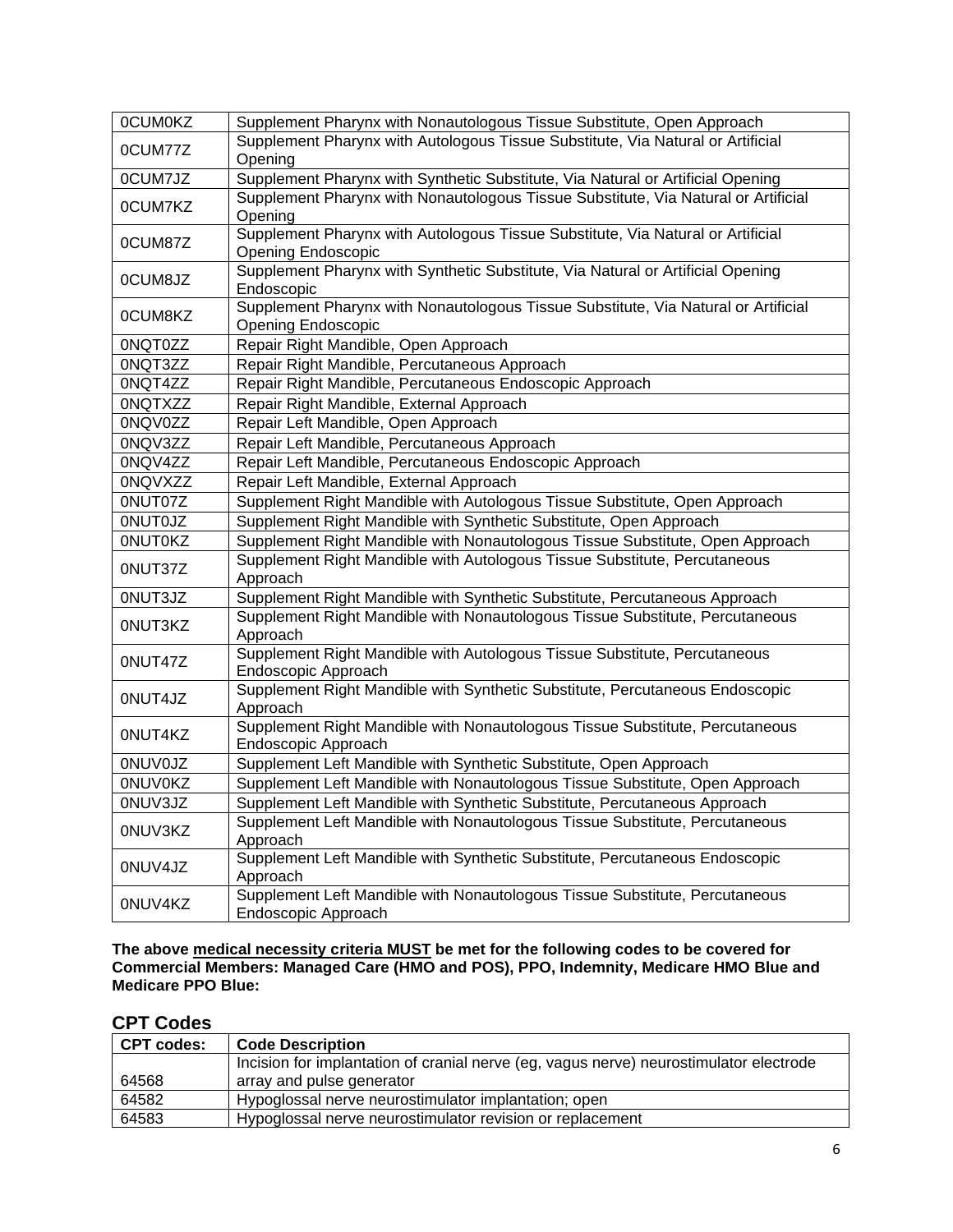| remova.<br>OSTIL<br>neu<br>$\cdots$<br>עו<br>וו <i>א</i> כאי<br>_______ |
|-------------------------------------------------------------------------|
|                                                                         |

#### **The following ICD Diagnosis Codes are considered medically necessary when submitted with the CPT codes above if medical necessity criteria are met:**

### **ICD-10 Diagnosis Codes**

| <b>ICD-10-CM</b><br><b>Diagnosis</b><br>codes: | <b>Code Description</b>                           |
|------------------------------------------------|---------------------------------------------------|
| G47.33                                         | Obstructive sleep apnea (adult) (pediatric)       |
| Q90.0                                          | Trisomy 21, nonmosaicism (meiotic nondisjunction) |
| Q90.1                                          | Trisomy 21, mosaicism (mitotic nondisjunction)    |
| Q90.2                                          | Trisomy 21, translocation                         |
| Q90.9                                          | Down syndrome, unspecified                        |

### **The following CPT and HCPCS codes are considered investigational for Commercial Members: Managed Care (HMO and POS), PPO, Indemnity, Medicare HMO Blue and Medicare PPO Blue:**

### **CPT Codes**

| CPT codes: | <b>Code Description</b>                                                              |
|------------|--------------------------------------------------------------------------------------|
| 41512      | Tongue base suspension, permanent suture technique                                   |
| 41530      | Submucosal ablation of the tongue base, radiofrequency, 1 or more sites, per session |

# **HCPCS Codes**

| <b>HCPCS</b>      |                                                                                          |
|-------------------|------------------------------------------------------------------------------------------|
| codes:            | <b>Code Description</b>                                                                  |
| A7047             | Oral interface used with respiratory suction pump, each                                  |
| K1001             | Electronic positional obstructive sleep apnea treatment, with sensor, includes all       |
|                   | components and accessories, any type                                                     |
| K <sub>1028</sub> | Power source and control electronics unit for oral device/appliance for neuromuscular    |
|                   | electrical stimulation of the tongue muscle for the reduction of snoring and obstructive |
|                   | sleep apnea, controlled by phone application                                             |
| K <sub>1029</sub> | Oral device/appliance for neuromuscular electrical stimulation of the tongue muscle,     |
|                   | used in conjunction with the power source and control electronics unit, controlled by    |
|                   | phone application, 90-day supply                                                         |
| S2080             | Laser-assisted uvulopalatoplasty (LAUP)                                                  |

### <span id="page-6-0"></span>**According to the policy statement above, the following HCPCS codes are considered investigational for the conditions listed for Commercial Members: Managed Care (HMO and POS), PPO, Indemnity, Medicare HMO Blue and Medicare PPO Blue:**

### **HCPCS Codes**

| <b>HCPCS</b><br>codes: | <b>Code Description</b>                                                |
|------------------------|------------------------------------------------------------------------|
| E0600                  | Respiratory suction pump, home model, portable or stationary, electric |
| A7002                  | Tubing, used with suction pump, each                                   |

## **Description**

Obstructive sleep apnea (OSA) is characterized by repetitive episodes of upper airway obstruction due to the collapse and obstruction of the upper airway during sleep. The hallmark symptom of OSA is excessive daytime sleepiness, and the typical clinical sign of OSA is snoring, which can abruptly cease and be followed by gasping associated with a brief arousal from sleep. The snoring resumes when the patient falls back to sleep, and the cycle of snoring/apnea/arousal may be repeated as frequently as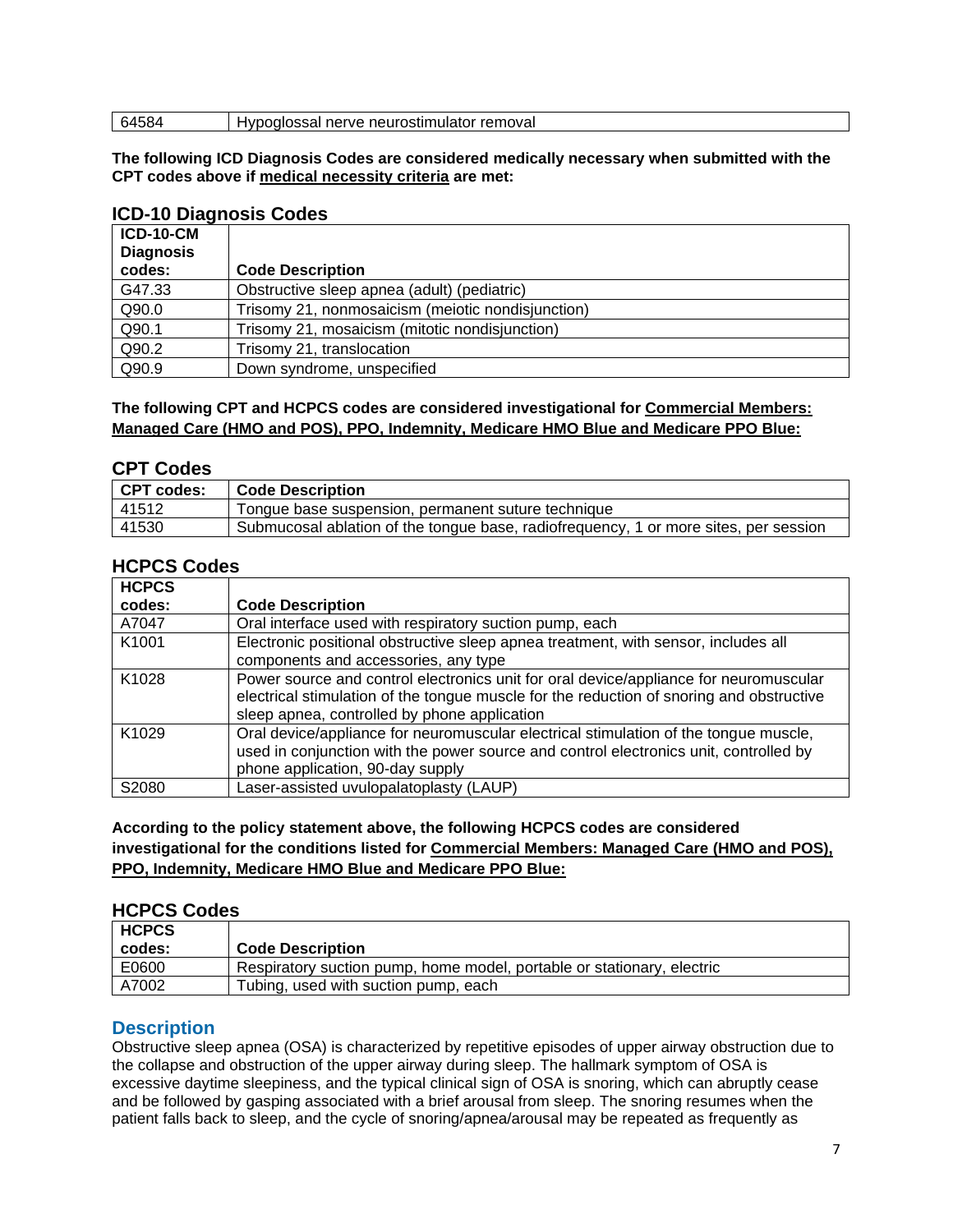every minute throughout the night. Sleep fragmentation associated with the repeated arousal during sleep can impair daytime activity. For example, adults with OSA-associated daytime somnolence are thought to be at higher risk for accidents involving motorized vehicles (ie, cars, trucks, heavy equipment). OSA in children may result in neurocognitive impairment and behavioral problems. In addition, OSA affects the cardiovascular and pulmonary systems. For example, apnea leads to periods of hypoxia, alveolar hypoventilation, hypercapnia, and acidosis. This, in turn, can cause systemic hypertension, cardiac arrhythmias, and cor pulmonale. Systemic hypertension is common in individuals with OSA. Severe OSA is associated with decreased survival, presumably related to severe hypoxemia, hypertension, or an increase in automobile accidents related to overwhelming sleepiness.

Terminology and diagnostic criteria for OSA are shown in Table 1

| <b>Terms</b>                              | <b>Definitions</b>                                                                                                                                                                                                                                                                                                                                                                                                   |  |
|-------------------------------------------|----------------------------------------------------------------------------------------------------------------------------------------------------------------------------------------------------------------------------------------------------------------------------------------------------------------------------------------------------------------------------------------------------------------------|--|
| <b>Respiratory Event</b>                  |                                                                                                                                                                                                                                                                                                                                                                                                                      |  |
| Apnea                                     | The frequency of apneas and hypopneas is measured from channels assessing<br>oxygen desaturation, respiratory airflow, and respiratory effort. In adults, apnea is<br>defined as a drop in airflow by ≥90% of pre-event baseline for at least 10 seconds.<br>Due to faster respiratory rates in children, pediatric scoring criteria define an apnea<br>as ≥2 missed breaths, regardless of its duration in seconds. |  |
| Hypopnea                                  | Hypopnea in adults is scored when the peak airflow drops by at least 30% of pre-<br>event baseline for at least 10 seconds in association with either at least 4% arterial<br>oxygen desaturation or an arousal. Hypopneas in children are scored by a ≥50%<br>drop in nasal pressure and either a ≥3% decrease in oxygen saturation or an<br>associated arousal.                                                    |  |
| <b>RERA</b>                               | Respiratory event-related arousal is defined as an event lasting at least 10 seconds<br>associated with flattening of the nasal pressure waveform and/or evidence of<br>increasing respiratory effort, terminating in an arousal but not otherwise meeting<br>criteria for apnea or hypopnea                                                                                                                         |  |
| <b>Respiratory event reporting</b>        |                                                                                                                                                                                                                                                                                                                                                                                                                      |  |
| Apnea/Hypopnea<br>Index (AHI)             | The average number of apneas or hypopneas per hour of sleep                                                                                                                                                                                                                                                                                                                                                          |  |
| Respiratory<br>Disturbance Index<br>(RDI) | The respiratory disturbance index is the number of apneas, hypopneas, or<br>respiratory event-related arousals per hour of sleep time. RDI is often used<br>synonymously with the AHI.                                                                                                                                                                                                                               |  |
| Respiratory event<br>index (REI)          | The respiratory event index is the number of events per hour of monitoring time.<br>Used as an alternative to AHI or RDI in home sleep studies when actual sleep time<br>from EEG is not available.                                                                                                                                                                                                                  |  |
| <b>Diagnosis</b>                          |                                                                                                                                                                                                                                                                                                                                                                                                                      |  |
| Obstructive sleep<br>apnea (OSA)          | Repetitive episodes of upper airway obstruction due to the collapse and obstruction<br>of the upper airway during sleep                                                                                                                                                                                                                                                                                              |  |
| Mild OSA                                  | In adults: AHI of 5 to <15. In children: AHI ≥1 to 5                                                                                                                                                                                                                                                                                                                                                                 |  |
| Moderate OSA                              | AHI of 15 to < 30. Children: AHI of > 5 to 10                                                                                                                                                                                                                                                                                                                                                                        |  |
| Severe OSA                                | Adults: AHI ≥30. Children: AHI of >10                                                                                                                                                                                                                                                                                                                                                                                |  |
| <b>Treatment</b>                          |                                                                                                                                                                                                                                                                                                                                                                                                                      |  |
| Positive airway<br>pressure (PAP)         | Positive airway pressure may be continuous (CPAP) or auto-adjusting (APAP) or Bi-<br>level (Bi-PAP).                                                                                                                                                                                                                                                                                                                 |  |

**Table 1. Terminology and Definitions for Obstructive Sleep Apnea**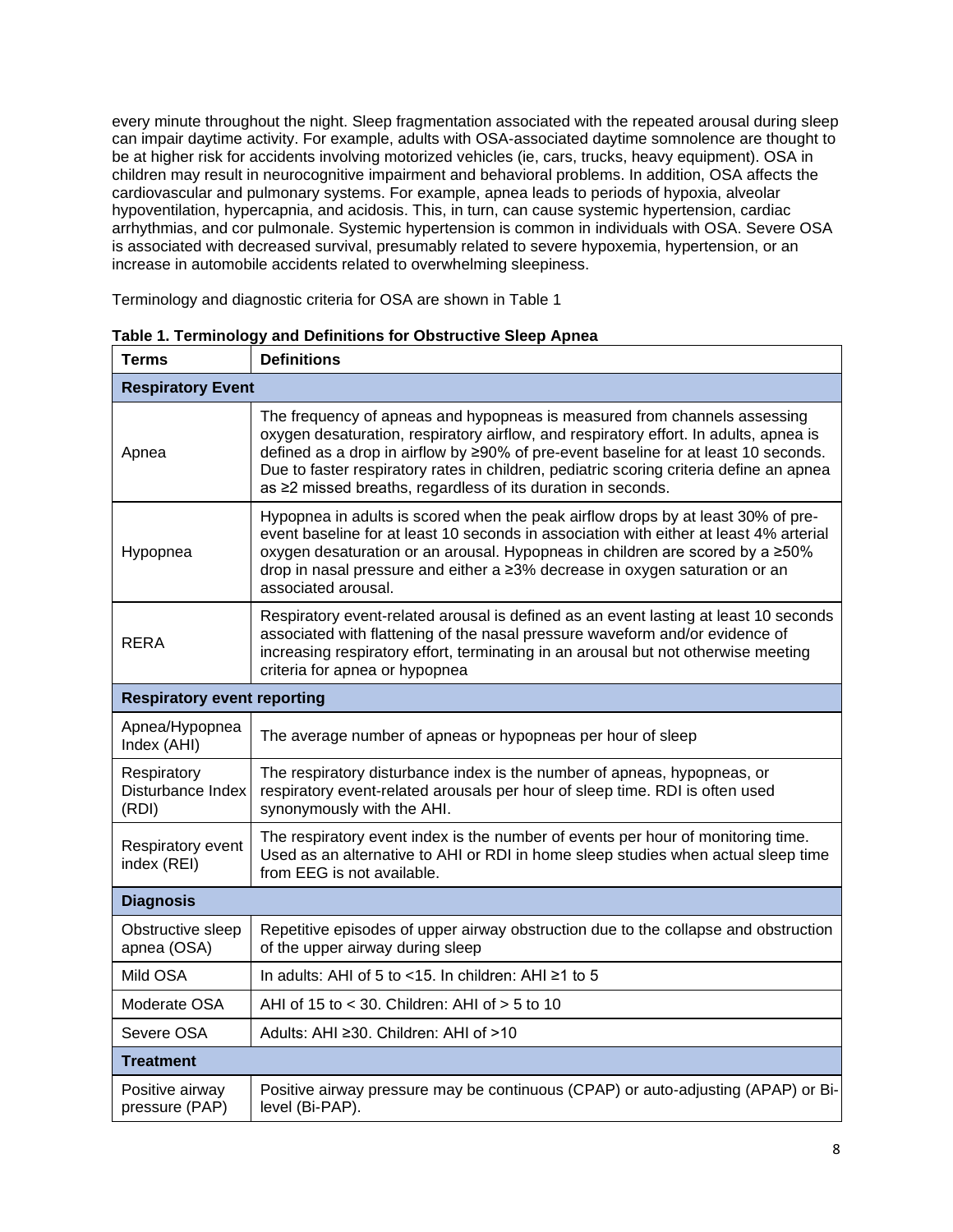| <b>Terms</b>             | <b>Definitions</b>                                                                                                                                                                  |  |
|--------------------------|-------------------------------------------------------------------------------------------------------------------------------------------------------------------------------------|--|
| <b>Respiratory Event</b> |                                                                                                                                                                                     |  |
| <b>PAP Failure</b>       | Usually defined as an AHI greater than 20 events per hour while using PAP                                                                                                           |  |
| <b>PAP</b> Intolerance   | PAP use for less than 4 h per night for 5 nights or more per week, or refusal to use<br>CPAP. CPAP intolerance may be observed in individuals with mild, moderate, or<br>severe OSA |  |

OSA: obstructive sleep apnea; PSG: Polysomnographic

# **Summary**

### **Description**

Obstructive sleep apnea (OSA) syndrome is characterized by repetitive episodes of upper airway obstruction due to the collapse of the upper airway during sleep. For individuals who have failed conservative therapy, established surgical approaches may be indicated. This evidence review addresses minimally invasive surgical procedures for the treatment of OSA. They include laser-assisted uvuloplasty, tongue base suspension, radiofrequency volumetric reduction of palatal tissues and base of tongue, palatal stiffening procedures, and hypoglossal nerve stimulation (HNS). This evidence review does not address conventional surgical procedures such as uvulopalatopharyngoplasty, hyoid suspension, surgical modification of the tongue, maxillofacial surgery, or adenotonsillectomy.

### **Summary of Evidence**

For individuals who have OSA who receive laser-assisted uvulopalatoplasty, the evidence includes a single randomized controlled trial (RCT). Relevant outcomes are symptoms, functional outcomes, quality of life, and treatment-related morbidity. The trial indicates reductions in snoring, but limited efficacy on the Apnea/Hypopnea Index (AHI) or symptoms in individuals with mild-to-moderate OSA. The evidence is insufficient to determine the effects of the technology on health outcomes.

For individuals who have OSA who receive radiofrequency volumetric reduction of palatal tissues and base of tongue, the evidence includes 2 sham-controlled randomized trials. Relevant outcomes are symptoms, functional outcomes, quality of life, and treatment-related morbidity. Single-stage radiofrequency to palatal tissues did not improve outcomes compared with sham. Multiple sessions of radiofrequency to the palate and base of tongue did not significantly (statistically or clinically) improve AHI, and the improvement in functional outcomes was not clinically significant. The evidence is insufficient to determine the effects of the technology on health outcomes.

For individuals who have OSA who receive palatal stiffening procedures, the evidence includes 2 shamcontrolled randomized trials. Relevant outcomes are symptoms, functional outcomes, quality of life, and treatment-related morbidity. The 2 RCTs differed in their inclusion criteria, with the study that excluded individuals with Friedman tongue position of IV and palate of 3.5 cm or longer reporting greater improvement in AHI (45% success) and snoring (change of -4.7 on a 10-point visual analog scale) than the second trial. Additional study is needed to corroborate the results of the more successful trial and, if successful, define the appropriate selection criteria. The evidence is insufficient to determine the effects of the technology on health outcomes.

For individuals who have OSA who receive tongue base suspension, the evidence includes a feasibility RCT with 17 individuals. Relevant outcomes are symptoms, functional outcomes, quality of life, and treatment-related morbidity. The single RCT compared tongue suspension plus uvulopalatopharyngoplasty with tongue advancement plus uvulopalatopharyngoplasty and showed success rates of 50% to 57% for both procedures. RCTs with a larger number of subjects are needed to determine whether tongue suspension alone or added to uvulopalatopharyngoplasty improves the net health outcome. The evidence is insufficient to determine the effects of the technology on health outcomes.

For individuals who have OSA who receive hypoglossal nerve stimulation, the evidence includes 2 nonrandomized studies with historical controls and prospective single-arm studies. Relevant outcomes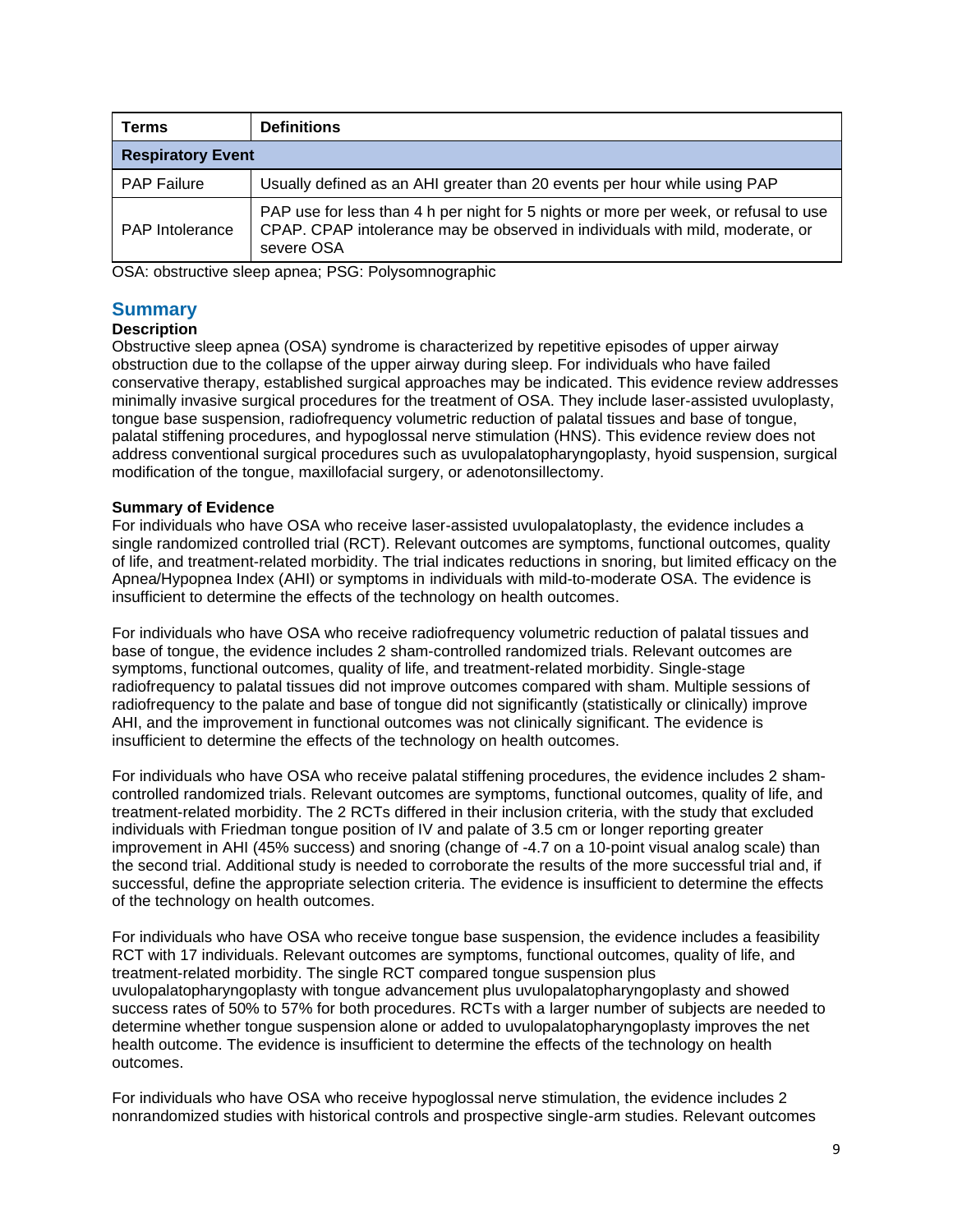are symptoms, functional outcomes, quality of life, and treatment-related morbidity. Hypoglossal nerve stimulation has shown success rates for about two-thirds of a subset of individuals who met selection criteria that included AHI, body mass index, and favorable pattern of palatal collapse. These results were maintained out to 5 years in the pivotal single-arm study. Prospective comparative trials are needed. For children and adolescents with OSA and Down Syndrome who are unable to tolerate CPAP, the evidence includes a safety study with 20 individuals who were treated at tertiary care centers. The success rate was 70% with 2 adverse events of the leads, which were resolved with further surgery. Study in a larger number of individuals with Down Syndrome is ongoing. The evidence is insufficient to determine the effects of the technology on health outcomes.

# **Additional Information**

### **2018 Input**

Clinical input was sought to help determine whether the use of hypoglossal nerve stimulation for individuals with obstructive sleep apnea would provide a clinically meaningful improvement in net health outcome and whether the use is consistent with generally accepted medical practice. In response to requests, clinical input was received from 2 respondents, including 1 specialty society-level response and physicians with academic medical center affiliation.

For individuals who have OSA who receive HNS, clinical input supports this use provides a clinically meaningful improvement in net health outcome and indicates this use is consistent with generally accepted medical practice in subgroups of appropriately selected individuals. One subgroup includes adult individuals with a favorable pattern of non-concentric palatal collapse. The alternative treatment for this anatomical endotype is maxillo-mandibular advancement (MMA), which is associated with greater morbidity and lower patient acceptance than HNS. The improvement in AHI with HNS, as shown in the STAR trial, is similar to the improvement in AHI following MMA. Another subgroup includes appropriately selected adolescents with OSA and Down's syndrome who have difficulty in using CPAP. The following patient selection criteria are based on information from clinical study populations and clinical expert opinion.

- Age ≥ 22 years in adults or adolescents with Down's syndrome age 10 to 21; AND
- Diagnosed moderate to severe OSA (with less than 25% central apneas); AND
- CPAP failure or inability to tolerate CPAP; AND
- Body mass index  $\leq$  32 kg/m2 in adults; AND
- Favorable pattern of palatal collapse.

## **MEDICAL TREATMENT OF OSA**

*Source: MPRM 2.01.18 Diagnosis and Medical Management of Obstructive Sleep Apnea Syndrome.*

## **Daytime Tongue Stimulation**

For individuals who have OSA who receive novel OSA treatments (eg, palate expansion, EPAP, oral pressure therapy, tongue stimulation, supine vibration), the evidence includes RCTs, prospective single arm studies, and a meta-analysis of case series. Relevant outcomes are symptoms, functional outcomes, and QOL. The evidence on nasal EPAP devices in individuals with OSA has been reported in prospective case series, an industry-sponsored RCT, and a systematic review that did not include the RCT. The main finding of the RCT was a decrease in the Apnea/Hypopnea Index (AHI), with minor impact on oxygenation, and a decrease in Epworth Sleepiness Scale (ESS) score. One small RCT with 22 individuals found no benefit of an oral EPAP therapy device when added to an oral appliance. One comparative trial with historical controls and a retrospective chart review evaluated daytime sleep study (PAP-NAP) to reduce resistance to CPAP titration or use.

Additional study is needed to evaluate the efficacy of this intervention. Single arm studies suggest that daytime tongue stimulation may improve snoring, but the effect on OSA is uncertain. Several RCTs have been published with a sleep positioning device that vibrates when the individual is in a supine position. Drop-out rates were high and long-term compliance is unknown. The evidence is insufficient to determine that the technology results in an improvement in the net health outcome.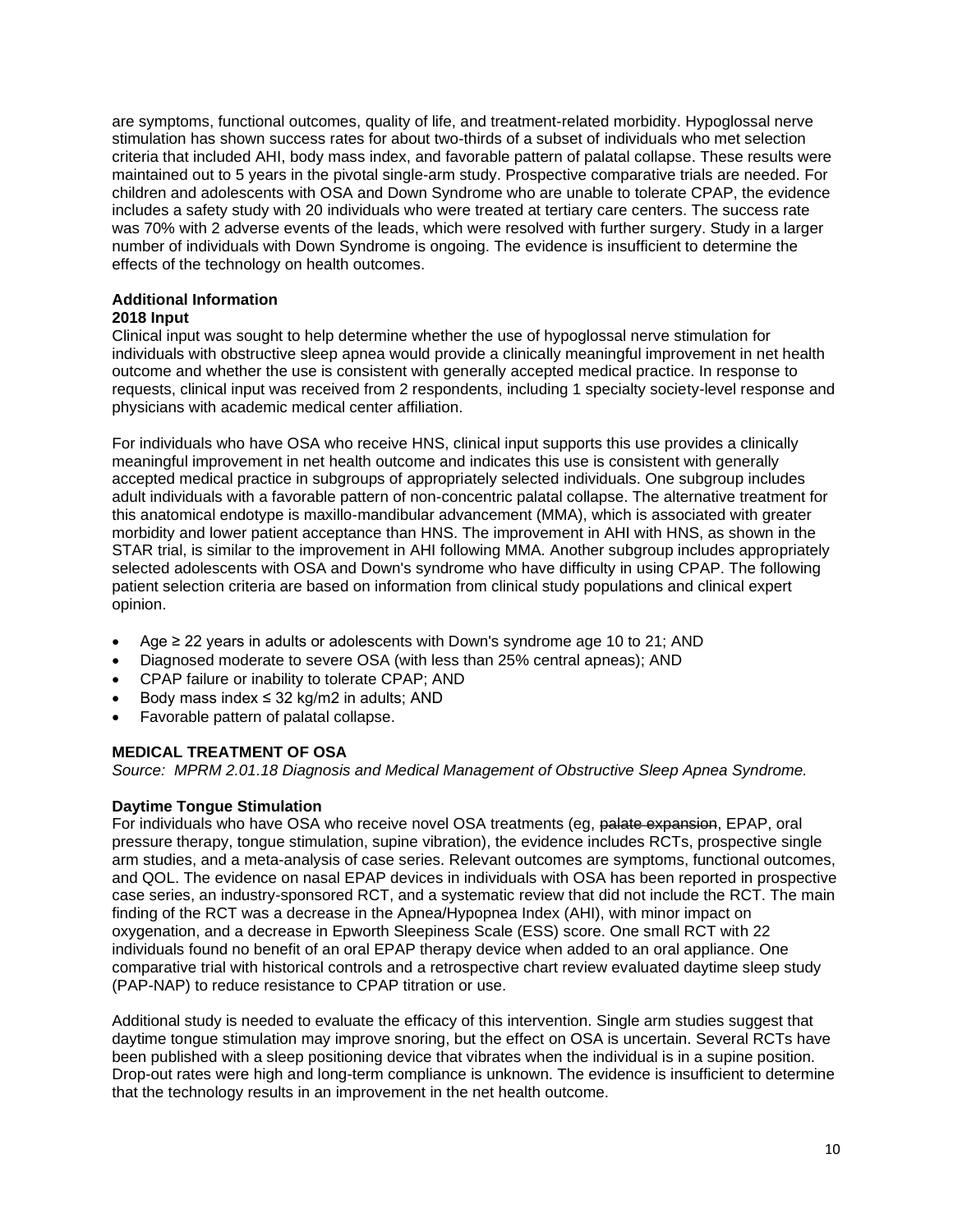### **Daytime sleep study (PAP-NAP)**

PAP-NAP uses a desensitization program to facilitate adaptation to pressurized air and test advanced PAP modes for intolerance to PAP. The evidence on the PAP-NAP includes 1 comparative trial with historical controls and a case series of individuals who were resistant to CPAP titration. These studies do not provide sufficient evidence to form conclusions on the efficacy of this approach in improving compliance with CPAP. The patient population in the comparative study was highly selected and the behavioral intervention may be dependent on the specific clinicians providing treatment. In addition, historical controls were used, and they were not well-matched to the study population. For these reasons, the internal validity and generalizability of the results are uncertain.

### **Nasal Expiratory Positive Airway Pressure**

The evidence on nasal EPAP devices in individuals with OSA has been reported in several prospective case series, an industry-sponsored RCT, and a systematic review that did not include the RCT. The main finding of the RCT was a decrease in AHI with a minor impact on oxygenation and ESS scores. An oral EPAP device did not have significant benefit when added to an oral appliance.

### **eXciteOSA**

eXciteOSA (previously named Snoozeal) is intended to reduce snoring and mild OSA by increasing tongue muscle tone with daytime neuromuscular electrical stimulation. No controlled trials on eXciteOSA were identified. The evidence includes 2 prospective single arm studies in individuals with primary snoring or mild OSA. The available evidence suggests that when used for 20 min a day over 6 weeks, the treatment may reduce snoring. In the overall population, the effects on AHI were not clinically significant. For the subgroup of individuals with mild OSA, the improvement in AHI in these uncontrolled trials remained modest. With a mean ESS of less than 10, this group of individuals might not be considered symptomatic. Controlled studies are needed to evaluate whether individuals who meet criteria for treatable OSA improve and whether individuals would continue use after the 6-week trial period.

### **NightBalance Sleep Position Trainer**

The evidence on the NightBalance Sleep Positioning Trainer Includes RCTs and single arm studies. The RCTs suggest that the device may be as effective as oral appliances and more comfortable than positive airway pressure in individuals with positional OSA. However, the studies are limited by a high dropout rate and short follow-up. A 6-month prospective study found that 64% of individuals used the sleep position trainer for more than 4 h per night, but another observational study found that only a quarter of individuals may be both able to tolerate the device and have a reduction in supine AHI in the short-term. Further study is needed to evaluate who may receive benefit and continue utilization after the trial period.

| $\cdots$ , $\cdots$ |                                                                                         |
|---------------------|-----------------------------------------------------------------------------------------|
| Date                | <b>Action</b>                                                                           |
| 6/2022              | Prior authorization information clarified for PPO plans. Effective 6/1/2022.            |
| 4/2022              | Clarified coding information.                                                           |
| 1/2022              | Clarified coding information and prior authorization table.                             |
| 11/2021             | Annual policy review. New investigational indications described for Non-CPAP Medical    |
|                     | Treatment of OSA: Daytime Tongue Stimulation; Daytime sleep study (PAP-NAP);            |
|                     | Nasal Expiratory Positive Airway Pressure; eXciteOSA; and NightBalance Sleep            |
|                     | Position Trainer. Clarified coding information. Title changed. Effective 11/2021.       |
| 1/2021              | Medicare information removed. See MP #132 Medicare Advantage Management for             |
|                     | local coverage determination and national coverage determination reference.             |
| 8/2020              | Annual policy review. Description, summary and references updated. Policy               |
|                     | statement(s) unchanged.                                                                 |
| 4/2020              | Local Coverage Determination (LCD): Hypoglossal Nerve Stimulation for the Treatment     |
|                     | of Obstructive Sleep Apnea (L38387) added. Effective 4/1/2020.                          |
| 8/2019              | Annual policy review. The indication for hypoglossal nerve stimulation was clarified to |
|                     | indicate apnea/hypopnea index of ≥15 for alignment with the Food and Drug               |
|                     | Administration-approved indication.                                                     |
| 5/2019              | Annual policy review. New medically necessary indications described. Hypoglossal        |
|                     | nerve stimulation is medically necessary under specified conditions. Clarified coding   |

### <span id="page-10-0"></span>**Policy History**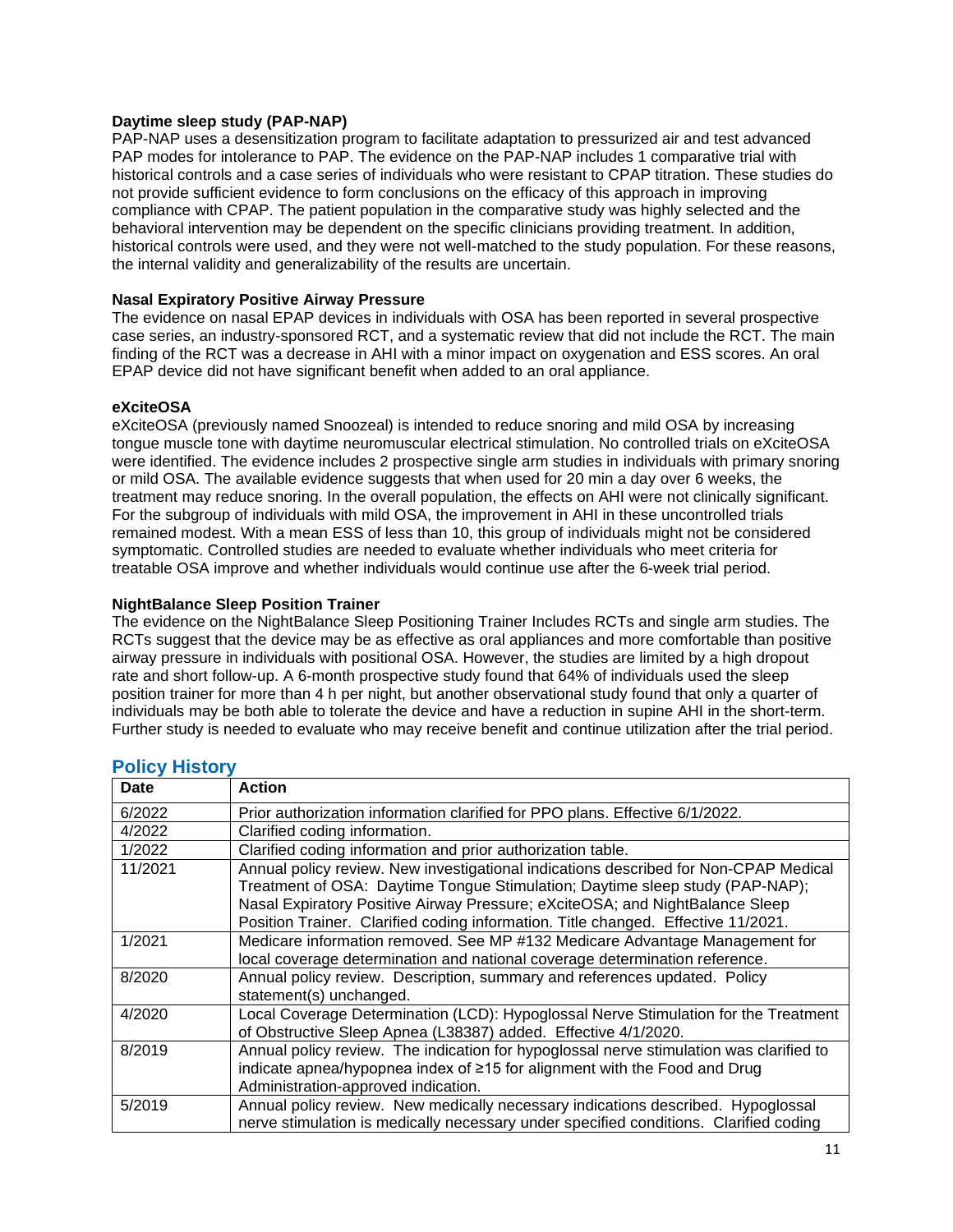|             | information. Effective 5/1/2019.                                                       |
|-------------|----------------------------------------------------------------------------------------|
| 2/2019      | Policy statements on adenotonsillectomy in children with obstructive sleep apnea and   |
|             | hypertrophic tonsils revised. Effective 2/1/2019.                                      |
| 6/2018      | Clarified coding information.                                                          |
| 1/2018      | Clarified coding information.                                                          |
| 10/2017     | New references added from Annual policy review.                                        |
| 5/2017      | Annual policy review. Medically necessary policy statement revised to include variants |
|             | of palatopharyngoplasty. New references added. Effective 5/1/2017.                     |
| 1/2017      | Clarified coding information for the 2017 code changes.                                |
| 6/2016      | Clarified coding information.                                                          |
| 10/2014     | Annual policy review. New investigational indications described. Coding information    |
|             | clarified. Effective 10/1/2014.                                                        |
| 5/2014      | Updated Coding section with ICD10 procedure and diagnosis codes. Effective 10/2015.    |
| 3/2014      | Coding information clarified.                                                          |
| $11/2011 -$ | Medical policy ICD 10 remediation: Formatting, editing and coding updates. No          |
| 4/2012      | changes to policy statements.                                                          |
| 12/2010     | Annual policy review. Changes made to policy statement.                                |
| 9/1/2010    | Annual policy review. Changes made to policy statement.                                |
| 8/1/2009    | Medical Policy 130 developed effective 8/1/2009.                                       |
| 5/2008      | Updated to clarify coverage exclusion of radiofrequency volumetric tissue reduction of |
|             | the palatal tissues with coblation technology.                                         |
| 2/2008      | Annual policy review. No changes to policy statements.                                 |

# <span id="page-11-0"></span>**[Information Pertaining to All Blue Cross Blue Shield Medical Policies](#page-11-0)**

Click on any of the following terms to access the relevant information:

[Medical Policy Terms of Use](http://www.bluecrossma.org/medical-policies/sites/g/files/csphws2091/files/acquiadam-assets/Medical_Policy_Terms_of_Use_prn.pdf) [Managed Care Guidelines](http://www.bluecrossma.org/medical-policies/sites/g/files/csphws2091/files/acquiadam-assets/Managed_Care_Guidelines_prn.pdf) [Indemnity/PPO Guidelines](http://www.bluecrossma.org/medical-policies/sites/g/files/csphws2091/files/acquiadam-assets/Indemnity_and_PPO_Guidelines_prn.pdf)

[Clinical Exception Process](http://www.bluecrossma.org/medical-policies/sites/g/files/csphws2091/files/acquiadam-assets/Clinical_Exception_Process_prn.pdf) [Medical Technology Assessment Guidelines](http://www.bluecrossma.org/medical-policies/sites/g/files/csphws2091/files/acquiadam-assets/Medical_Technology_Assessment_Guidelines_prn.pdf)

# <span id="page-11-1"></span>**References**

## **Surgical Treatment of Snoring and Obstructive Sleep Apnea Syndrome**

- 1. Blue Cross and Blue Shield Association Technology Evaluation Center (TEC). Surgical management of sleep apnea. TEC Assessments. 1995;Volume 10:Tab 32.
- 2. Blue Cross and Blue Shield Association Technology Evaluation Center (TEC). Radiofrequency volumetric tissue reduction for sleep-related breathing disorders. TEC Assessments. 2000;Volume 15:Tab 15.
- 3. Friedman M, Schalch P, Lin HC, et al. Palatal implants for the treatment of snoring and obstructive sleep apnea/hypopnea syndrome. Otolaryngol Head Neck Surg. Feb 2008; 138(2): 209-16. PMID 18241718
- 4. Lee LA, Yu JF, Lo YL, et al. Comparative effects of snoring sound between two minimally invasive surgeries in the treatment of snoring: a randomized controlled trial. PLoS ONE. 2014; 9(5): e97186. PMID 24816691
- 5. Patel S, Kon SSC, Nolan CM, et al. The Epworth Sleepiness Scale: Minimum Clinically Important Difference in Obstructive Sleep Apnea. Am J Respir Crit Care Med. Apr 01 2018; 197(7): 961-963. PMID 28961021
- 6. Ferguson KA, Heighway K, Ruby RR. A randomized trial of laser-assisted uvulopalatoplasty in the treatment of mild obstructive sleep apnea. Am J Respir Crit Care Med. Jan 01 2003; 167(1): 15-9. PMID 12502473
- 7. Back LJ, Liukko T, Rantanen I, et al. Radiofrequency surgery of the soft palate in the treatment of mild obstructive sleep apnea is not effective as a single-stage procedure: A randomized singleblinded placebo-controlled trial. Laryngoscope. Aug 2009; 119(8): 1621-7. PMID 19504550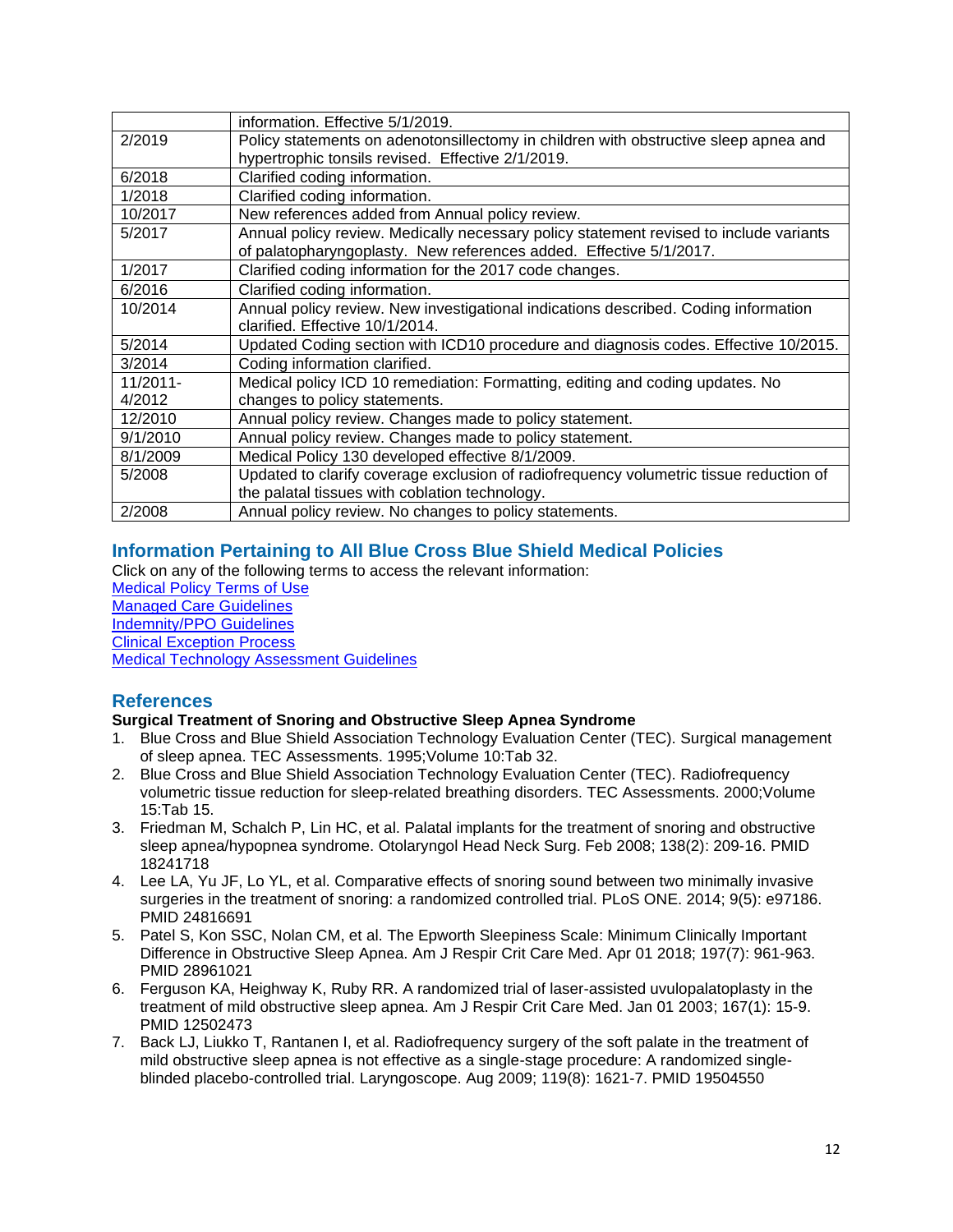- 8. Woodson BT, Steward DL, Weaver EM, et al. A randomized trial of temperature-controlled radiofrequency, continuous positive airway pressure, and placebo for obstructive sleep apnea syndrome. Otolaryngol Head Neck Surg. Jun 2003; 128(6): 848-61. PMID 12825037
- 9. Steward DL, Huntley TC, Woodson BT, et al. Palate implants for obstructive sleep apnea: multiinstitution, randomized, placebo-controlled study. Otolaryngol Head Neck Surg. Oct 2008; 139(4): 506-10. PMID 18922335
- 10. Neruntarat C. Long-term results of palatal implants for obstructive sleep apnea. Eur Arch Otorhinolaryngol. Jul 2011; 268(7): 1077-80. PMID 21298386
- 11. Maurer JT, Sommer JU, Hein G, et al. Palatal implants in the treatment of obstructive sleep apnea: a randomised, placebo-controlled single-centre trial. Eur Arch Otorhinolaryngol. Jul 2012; 269(7): 1851- 6. PMID 22228439
- 12. Thomas AJ, Chavoya M, Terris DJ. Preliminary findings from a prospective, randomized trial of two tongue-base surgeries for sleep-disordered breathing. Otolaryngol Head Neck Surg. Nov 2003; 129(5): 539-46. PMID 14595277
- 13. Yu JL, Mahmoud A, Thaler ER. Transoral robotic surgery versus upper airway stimulation in select obstructive sleep apnea patients. Laryngoscope. Jan 2019; 129(1): 256-258. PMID 30208225
- 14. Shah J, Russell JO, Waters T, et al. Uvulopalatopharyngoplasty vs CN XII stimulation for treatment of obstructive sleep apnea: A single institution experience. Am J Otolaryngol. May 2018; 39(3): 266-270. PMID 29540289
- 15. Huntley C, Chou DW, Doghramji K, et al. Comparing Upper Airway Stimulation to Expansion Sphincter Pharyngoplasty: A Single University Experience. Ann Otol Rhinol Laryngol. Jun 2018; 127(6): 379-383. PMID 29707958
- 16. Steffen A, Sommer JU, Hofauer B, et al. Outcome after one year of upper airway stimulation for obstructive sleep apnea in a multicenter German post-market study. Laryngoscope. Feb 2018; 128(2): 509-515. PMID 28561345
- 17. Strollo PJ, Soose RJ, Maurer JT, et al. Upper-airway stimulation for obstructive sleep apnea. N Engl J Med. Jan 09 2014; 370(2): 139-49. PMID 24401051
- 18. Strollo PJ, Gillespie MB, Soose RJ, et al. Upper Airway Stimulation for Obstructive Sleep Apnea: Durability of the Treatment Effect at 18 Months. Sleep. Oct 01 2015; 38(10): 1593-8. PMID 26158895
- 19. Woodson BT, Soose RJ, Gillespie MB, et al. Three-Year Outcomes of Cranial Nerve Stimulation for Obstructive Sleep Apnea: The STAR Trial. Otolaryngol Head Neck Surg. Jan 2016; 154(1): 181-8. PMID 26577774
- 20. Soose RJ, Woodson BT, Gillespie MB, et al. Upper Airway Stimulation for Obstructive Sleep Apnea: Self-Reported Outcomes at 24 Months. J Clin Sleep Med. Jan 2016; 12(1): 43-8. PMID 26235158
- 21. Woodson BT, Gillespie MB, Soose RJ, et al. Randomized controlled withdrawal study of upper airway stimulation on OSA: short- and long-term effect. Otolaryngol Head Neck Surg. Nov 2014; 151(5): 880- 7. PMID 25205641
- 22. Kezirian EJ, Goding GS, Malhotra A, et al. Hypoglossal nerve stimulation improves obstructive sleep apnea: 12-month outcomes. J Sleep Res. Feb 2014; 23(1): 77-83. PMID 24033656
- 23. Gillespie MB, Soose RJ, Woodson BT, et al. Upper Airway Stimulation for Obstructive Sleep Apnea: Patient-Reported Outcomes after 48 Months of Follow-up. Otolaryngol Head Neck Surg. Apr 2017; 156(4): 765-771. PMID 28194999
- 24. Woodson BT, Strohl KP, Soose RJ, et al. Upper Airway Stimulation for Obstructive Sleep Apnea: 5- Year Outcomes. Otolaryngol Head Neck Surg. Jul 2018; 159(1): 194-202. PMID 29582703
- 25. Heiser C, Maurer JT, Hofauer B, et al. Outcomes of Upper Airway Stimulation for Obstructive Sleep Apnea in a Multicenter German Postmarket Study. Otolaryngol Head Neck Surg. Feb 2017; 156(2): 378-384. PMID 28025918
- 26. Hasselbacher K, Hofauer B, Maurer JT, et al. Patient-reported outcome: results of the multicenter German post-market study. Eur Arch Otorhinolaryngol. Jul 2018; 275(7): 1913-1919. PMID 29808422
- 27. Caloway CL, Diercks GR, Keamy D, et al. Update on hypoglossal nerve stimulation in children with down syndrome and obstructive sleep apnea. Laryngoscope. Apr 2020; 130(4): E263-E267. PMID 31219619
- 28. Boon M, Huntley C, Steffen A, et al. Upper Airway Stimulation for Obstructive Sleep Apnea: Results from the ADHERE Registry. Otolaryngol Head Neck Surg. Aug 2018; 159(2): 379-385. PMID 29557280
- 29. Kent DT, Carden KA, Wang L, et al. Evaluation of Hypoglossal Nerve Stimulation Treatment in Obstructive Sleep Apnea. JAMA Otolaryngol Head Neck Surg. Sep 26 2019. PMID 31556927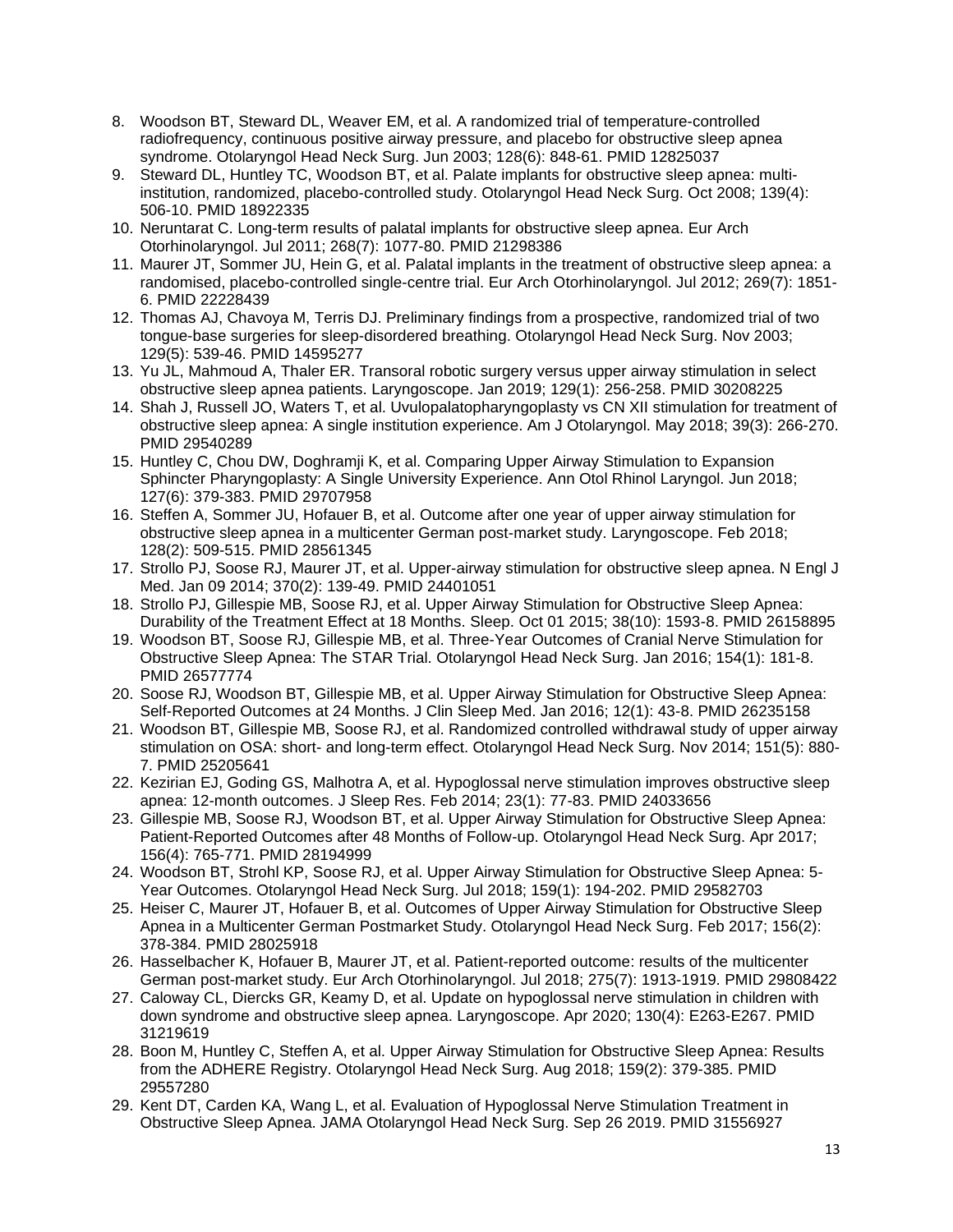- 30. Huntley C, Steffen A, Doghramji K, et al. Upper Airway Stimulation in Patients With Obstructive Sleep Apnea and an Elevated Body Mass Index: A Multi-institutional Review. Laryngoscope. Oct 2018; 128(10): 2425-2428. PMID 30098035
- 31. Caples SM, Rowley JA, Prinsell JR, et al. Surgical modifications of the upper airway for obstructive sleep apnea in adults: a systematic review and meta-analysis. Sleep. Oct 2010; 33(10): 1396-407. PMID 21061863
- 32. Marcus CL, Brooks LJ, Draper KA, et al. Diagnosis and management of childhood obstructive sleep apnea syndrome. Pediatrics. Sep 2012; 130(3): e714-55. PMID 22926176
- 33. American Academy of Otolaryngology -- Head and Neck Surgery. Position Statement: Surgical Management of Obstructive Sleep Apnea. 2014; http://www.entnet.org/Practice/policySurgicalMgmtApnea.cfm. Accessed May 18, 2020.
- 34. American Academy of Otolaryngology-Head and Neck Surgery. 2019 Position Statement: Hypoglossal Nerve Stimulation for Treatment of Obstructive Sleep Apnea (OSA) http://www.entnet.org/content/position-statement- hypoglossal-nerve-stimulation-treatmentobstructive-sleep-apnea-osa. Accessed May 18, 2020.
- 35. Clinical Issues Committee, American Society for Metabolic & Bariatric Surgery. Peri-operative management of obstructive sleep apnea. 2012; https://asmbs.org/resources/peri-operativemanagement-of-obstructive-sleep- apnea. Accessed September 1, 2017.
- 36. National Institute for Health and Care Excellence. Hypoglossal nerve stimulation for moderate to severe obstructive sleep apnoea (IPG598). 2017. https://www.nice.org.uk/guidance/ipg598/chapter/1- Recommendations. Accessed May 18, 2020.

### **Diagnosis and Medical Management of Obstructive Sleep Apnea Syndrome**

- 1. Krakow B, Ulibarri V, Melendrez D, et al. A daytime, abbreviated cardio-respiratory sleep study (CPT 95807-52) to acclimate insomnia patients with sleep disordered breathing to positive airway pressure (PAP-NAP). J Clin Sleep Med. Jun 15 2008; 4(3): 212-22. PMID 18595433
- 2. Ulibarri VA, Krakow B, McIver ND. The PAP-NAP one decade later: patient risk factors, indications, and clinically relevant emotional and motivational influences on PAP use. Sleep Breath. Dec 2020; 24(4): 1427-1440. PMID 31898192
- 3. Berry RB, Kryger MH, Massie CA. A novel nasal expiratory positive airway pressure (EPAP) device for the treatment of obstructive sleep apnea: a randomized controlled trial. Sleep. Apr 01 2011; 34(4): 479-85. PMID 21461326
- 4. Kryger MH, Berry RB, Massie CA. Long-term use of a nasal expiratory positive airway pressure (EPAP) device as a treatment for obstructive sleep apnea (OSA). J Clin Sleep Med. Oct 15 2011; 7(5): 449-53B. PMID 22003339
- 5. Riaz M, Certal V, Nigam G, et al. Nasal Expiratory Positive Airway Pressure Devices (Provent) for OSA: A Systematic Review and Meta-Analysis. Sleep Disord. 2015; 2015: 734798. PMID 26798519
- 6. Kureshi SA, Gallagher PR, McDonough JM, et al. Pilot study of nasal expiratory positive airway pressure devices for the treatment of childhood obstructive sleep apnea syndrome. J Clin Sleep Med. Jun 15 2014; 10(6): 663-9. PMID 24932147
- 7. Lai V, Tong BK, Tran C, et al. Combination therapy with mandibular advancement and expiratory positive airway pressure valves reduces obstructive sleep apnea severity. Sleep. Aug 01 2019; 42(8). PMID 31180512
- 8. Kotecha B, Wong PY, Zhang H, et al. A novel intraoral neuromuscular stimulation device for treating sleep-disordered breathing. Sleep Breath. Mar 26 2021. PMID 33772397
- 9. Baptista PM, Martinez Ruiz de Apodaca P, Carrasco M, et al. Daytime Neuromuscular Electrical Therapy of Tongue Muscles in Improving Snoring in Individuals with Primary Snoring and Mild Obstructive Sleep Apnea. J Clin Med. Apr 27 2021; 10(9). PMID 33925376
- 10. Srijithesh PR, Aghoram R, Goel A, et al. Positional therapy for obstructive sleep apnoea. Cochrane Database Syst Rev. May 01 2019; 5: CD010990. PMID 31041813
- 11. Eijsvogel MM, Ubbink R, Dekker J, et al. Sleep position trainer versus tennis ball technique in positional obstructive sleep apnea syndrome. J Clin Sleep Med. Jan 15 2015; 11(2): 139-47. PMID 25515276
- 12. de Ruiter MHT, Benoist LBL, de Vries N, et al. Durability of treatment effects of the Sleep Position Trainer versus oral appliance therapy in positional OSA: 12-month follow-up of a randomized controlled trial. Sleep Breath. May 2018; 22(2): 441-450. PMID 28913630